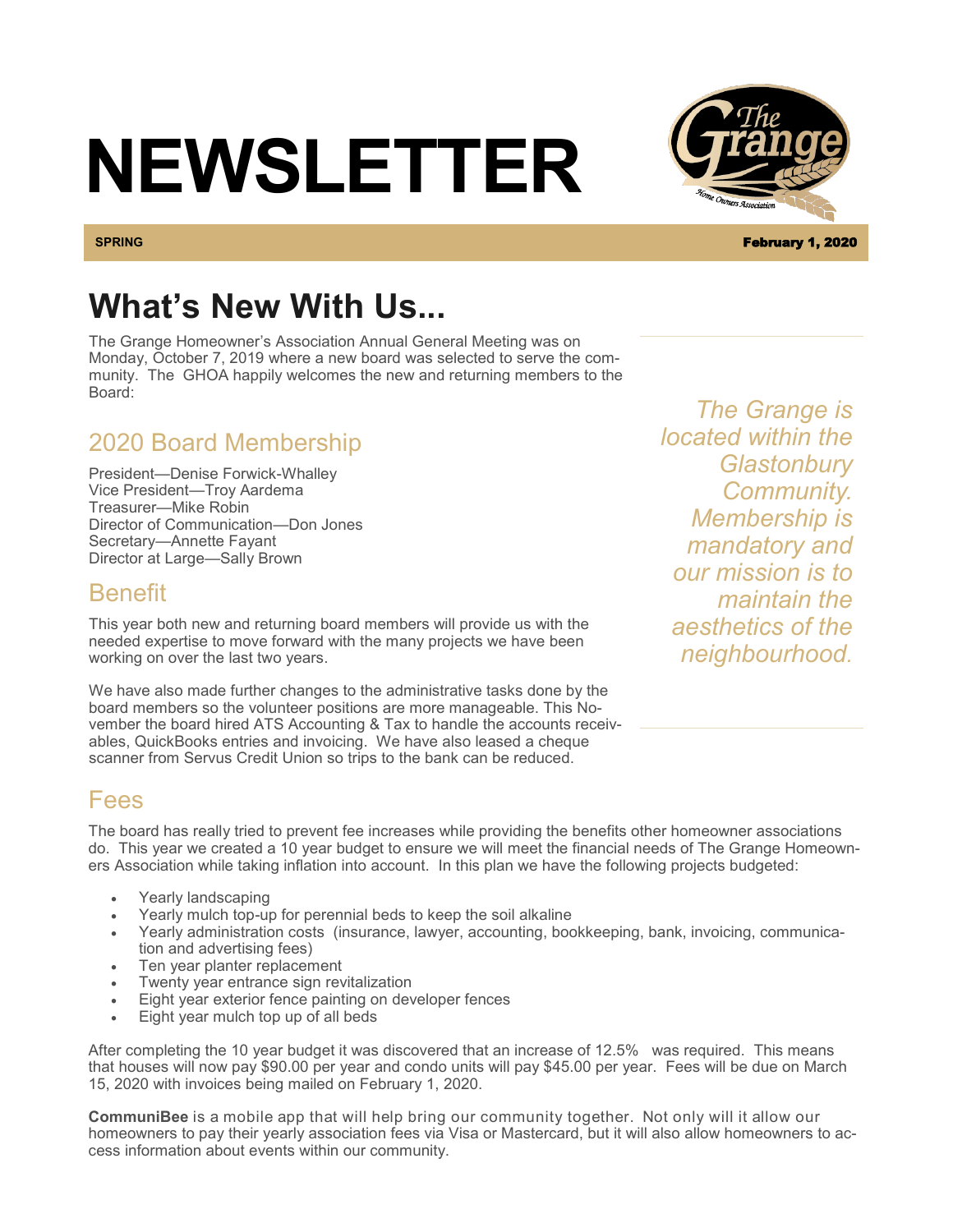

# **Community Entry Sign**

This past year we consulted over 8 sign companies to look at revitalizing our community entry signs. Only **Behrends** sign company would take the tender as all eight signs need to be removed , sandblasted and refinished off site and each one weighs over 400 lbs.

The project will begin in April with the signs being removed. While they are off the concrete and stone will be repaired and cleaned. The bronze plaques will be reinstalled by late May.

### Why Black and Bronze?

**Behrends** sign company recommended we update the sign by doing them in a black and bronze color instead of green and bronze. As a board, we struggled with this suggestion and contacted a logo and branding expert.

When asked to send a logo, we didn't have one to send and none of them were a consistent shape or color or in a format we could use in different applications. For this reason, it was suggested we blow it up and start fresh. So our new logo is Black with Bronze (Pantone 466C). Please let us know what you think by emailing us at info@thegrangecommunity.ca.

#### **NEW LOGO**



#### **OLD LOGOS**



# **Landscaping**

The Grange can be very proud of how well the community grounds are maintained. This will help sell properties and make the community more desirable.

This year our landscaping contract was tendered. To make sure we had consistent bids, an extensive amount of work went into creating a detailed tender sheet.

The successful tender was given to **Solaris Services** again. Both their prices, quality of work and responsiveness continue to impress us.

To ensure you know it is The Grange Homeowners Association providing the services and not the City of Edmonton, Solaris trucks will be putting our logo on all their vehicles when they are working in the area. Our hope is to build awareness to our association members as to the work we put in and where their fees go.

As an added feature this year we have added 16 planters to our landscaping contract that will be placed throughout the community.

If you would like to know the specific locations visit our website at

www.thegrangecommunity.ca. and look under project updates.



**The Grange New Planters**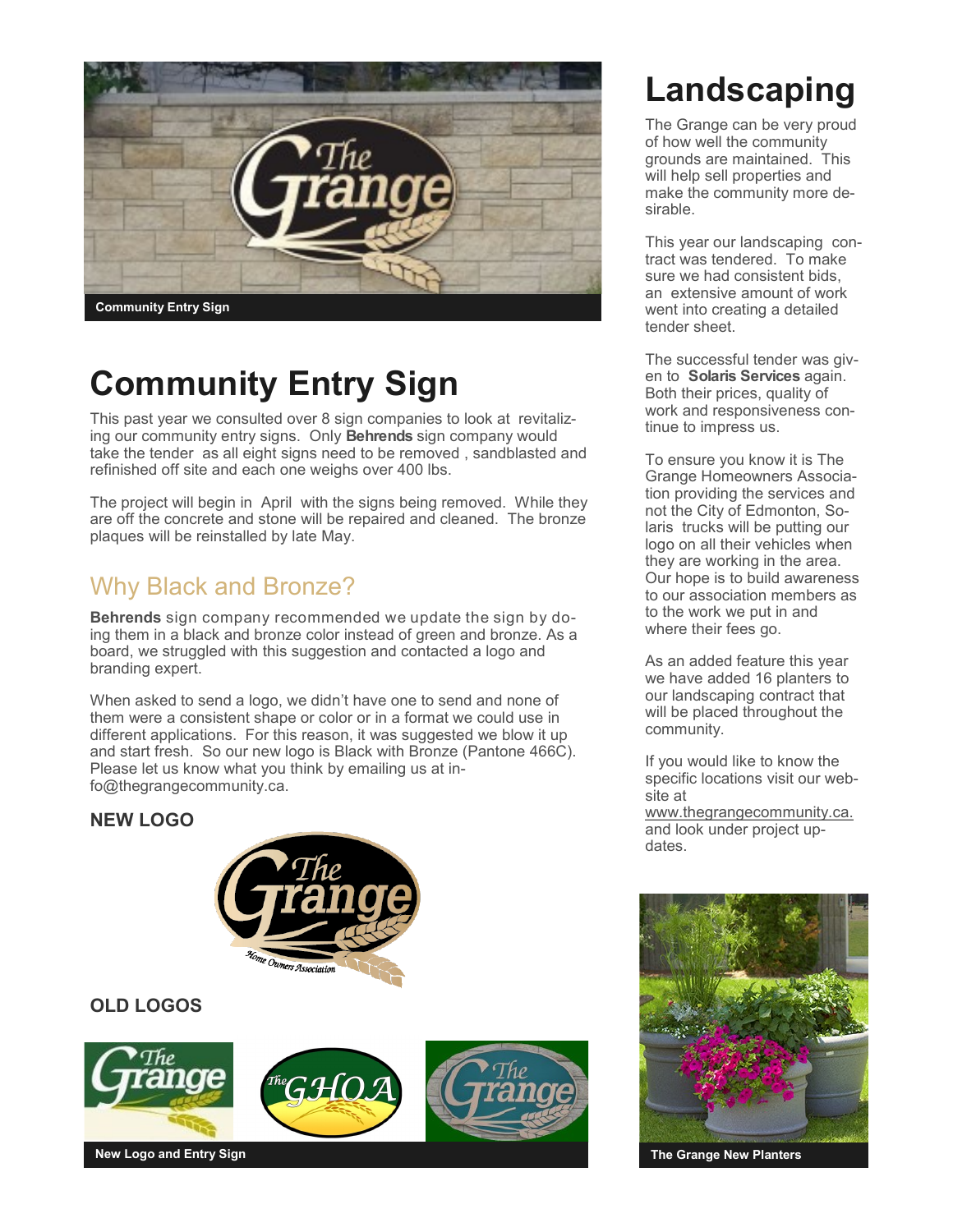### **Who Maintains the Fences in The Grange?**

According to the restrictive covenant, the GHOA is responsible for the painting of the exterior fences originally built by the developer.

While the style and color of your fence is detailed under the restrictive covenant, the maintenance and upkeep of that fence is the homeowner's/condo association's responsibility **NOT**  The Grange Homeowners Association.

The exception to this is fence 14 (both sides), that runs along Guardian Road. This fence is on The City of Edmonton property to maintain. Fence 16 & 17 are around ATCO Gas chain link fence and we are in discussions with ATCO to see who is responsible for fence maintenance.

#### **What Color are the Fences?**

The stain used to paint the exterior fences in The Grange must match:

> **Cloverdale Paint Grange Green No. 9901052**

#### **What Style must all exterior fences be?**

The wood fence must follow a wood screen design and is outlined on our website: [http://](http://thegrangecommunity.ca/faq/) [thegrangecommuni](http://thegrangecommunity.ca/faq/)[ty.ca/faq/](http://thegrangecommunity.ca/faq/) 



# **Fence Project Spring 2020**

The fence tender was given to a resident of The Grange who owns Woodhaven Renovations.

Their price was reasonable, as they are willing to scale to the size of our project; this will mean a significant savings for both the association and homeowners. Woodhaven Renovations is a custom renovation business specializing in commercial and residential projects and has been serving Edmonton and surrounding area since 2001. They are insured and a trusted A+ rated contractor with the Better Business Bureau. To learn more about them, visit their website at https://woodhavenrenovations.com/.

All homeowners that have a developer built exterior fence will be contacted by letter in their AGM package in September with an estimate of fence repair costs. This will help inform our homeowners on what maintenance is required to extend the life of the fence and protect the fence from falling apart. This will help in reducing the effect of neighbouring fences and maintaining a consistent and appealing neighbourhood long term. Our hope is that the homeowners will complete these repairs prior to the developer built exterior fences being painted. If you are unsure if your property has a developer fence, please refer to the map above. If you don't have a developer exterior fence but would like to take advantage of our project pricing from Woodhaven, contact them directly at: info@woodhavenrenovations.com.

#### **Fences 1-14 will be painted in August 2021 Fences 19-27 will be painted in August 2022**

#### **Exceptions:**

Fence **15a & 15b** were determined not to be developer fence and will have to be painted and maintained by the homeowner. Fence **28** was repaired and painted by homeowner in 2018 but The Grange Homeowners Association paid for the paint.